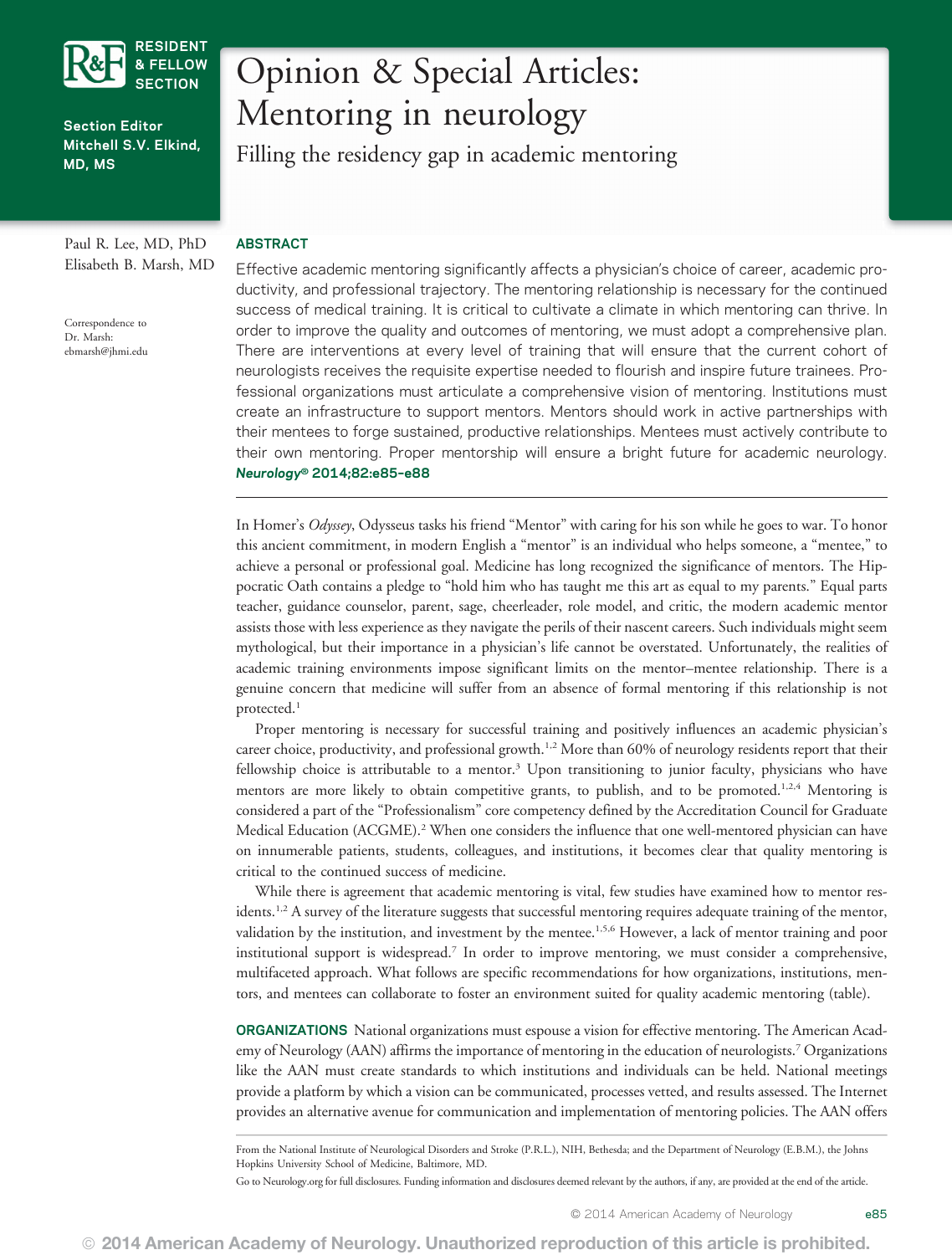# Table Action items for filling the gap in academic mentoring

#### **Organizations**

Role: Communicate the vision of effective mentoring

Expand Web-based "e-mentoring" services

Provide mentorship training at national meetings

Incorporate mentoring into recertification training

## Institutions

Role: Create conducive infrastructure for successful relationships

Mandate mentorship training for all faculty

Assign mentors to all residents, fellows, and junior faculty

Recognize mentoring excellence as a criterion for successful promotion

#### Mentors

Role: Execute vision within the infrastructure

Volunteer to mentor

Acquire and maintain mentoring skills

Critically evaluate and define mentoring relationships

## Mentees

Role: Actively participate in the partnership

Take advantage of all mentoring opportunities

Actively engage in the mentoring process

Seek mentors who meet identified professional needs

"Mentor Connect" [\(http://careers.aan.com/ementor/](http://careers.aan.com/ementor/)), and the American Neurological Association sponsors a Web site–based program ([https://mutualforce.com/](https://mutualforce.com/American_Neurological_Association/home.html) [American\\_Neurological\\_Association/home.html](https://mutualforce.com/American_Neurological_Association/home.html)) offering "virtual mentoring" via direct matching and discussion forums. While these services cannot replace in-person mentoring, they are worthwhile supplements and alternative sources for individuals with specific needs that cannot be addressed locally.

INSTITUTIONS Institutions are responsible for creating the infrastructure to support effective mentorship. Mentoring should be elevated from an assumed voluntary task to an evaluated and rewarded commitment, separate from formal teaching and other professional obligations.5,7,8 To promote mentoring excellence, academic programs must establish formal mentor training for all faculty. There are model faculty training programs like "Mentor Emory" [\(http://www.learningservices.](http://www.learningservices.emory.edu/mentor_emory/index.html) [emory.edu/mentor\\_emory/index.html](http://www.learningservices.emory.edu/mentor_emory/index.html)), and the Johns Hopkins Department of Neurology has a formal faculty position dedicated to overseeing the mentorship of junior faculty. A program's commitment to career development should be evident early in training and revisited often. Neurology departments should assign a faculty mentor or small committee to all residents, fellows, and junior faculty. Universal, mandatory

assignments will ensure that all trainees receive equal access to mentorship and address a known gap in the mentoring of underrepresented minorities and women.1,2 There should be flexibility to add or change mentors, ensuring that necessary resources are available to all mentees throughout their careers. Expectations of the program's mentoring experience should be posted for review. Particular excellence in mentoring should be publicly acknowledged to enhance prestige.<sup>5</sup> Programs should track mentoring efforts and evaluate success based on their trainees' feedback and achievement of desired career goals.

Implementing standardized mentoring can yield rapid improvements. After identifying a need for more mentoring of fellows at the National Institute of Neurological Disorders and Stroke, the clinical director proposed a universal policy of advisory meetings separate from routine group meetings. A 2013 survey of fellowship trainees found that, compared to the previous year, more than twice as many of the respondents met with their mentors at least weekly, and that 94% (an increase of more than 20%) of fellows reported these regular interactions as useful in defining training and career goals. Nearly identical findings were published from a retrospective review of a mentoring initiative at the Brigham and Women's/Faulkner Hospital, confirming that simply mandating assignments and one-on-one meetings yields good outcomes.<sup>5</sup>

MENTORS Good mentors are critical. An analysis of award-winning mentors found that the "ideal" mentor has admirable personal and professional qualities, provides a goal for the mentee's career, commits time through regular meetings, supports a healthy balance between professional and personal lives, and leaves a legacy by encouraging mentorship by the mentees.<sup>4</sup> Mentors can be considered "academic parents," given their selfless labor.<sup>8</sup> Therefore, while mentors technically represent half of the mentor– mentee relationship, they bear far more than half of the responsibility for skill enrichment, time commitment, and relationship evaluation. Mentors must view their mentoring proficiency as a "practice," ever-changing and demanding refinement through experience. A core competency approach similar to those defined by the ACGME should be encouraged for self-assessment.<sup>9</sup>

Mentors are a valuable, but limited, resource. A mentor should recognize that mentoring represents a significant time commitment. In the aforementioned National Institute of Neurological Disorders and Stroke survey, the average weekly meeting spans between 30 and 60 minutes, and a consistent commitment to regular meetings is a key characteristic of model mentors.<sup>4,8</sup> Potential mentors should remain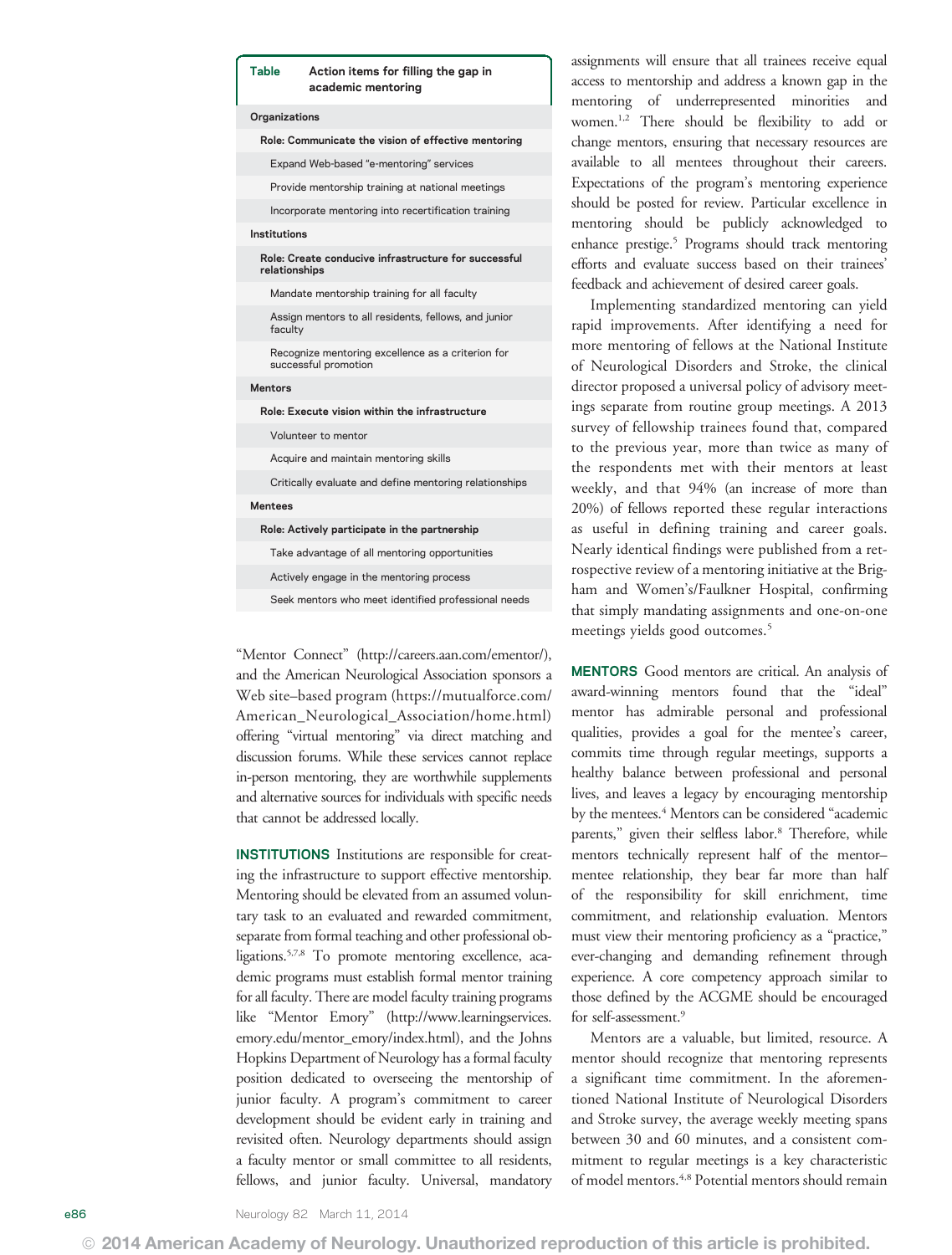visible to medical students, residents, and fellows at their training institutions; however, their primary responsibility is to their designated mentee. Junior faculty can be excellent role models but require limitations to ensure a balance between their own career demands and the needs of their rising peers.

Finally, mentors should review the mentoring relationship critically and decide whether it is sufficient to meet the mentee's goals. Mentors should appreciate the idiosyncrasy of "good chemistry," should keep interactions confidential, and must observe appropriate boundaries.<sup>5,8</sup> Although some aspects of mentorship never end, mentors should plan for a mentee's transition to independence, appropriately delineating limitations of financial support, authorship, and other professional obligations prior to separation.10

MENTEES Although the mentor–mentee dyad is inherently asymmetric, mentees share responsibility for the success of any mentoring experience.<sup>6,7</sup> Mentees must take an active role in their mentoring by maintaining an inventory of personal goals, cultivating the relationship, and supplementing their mentoring as needed.6,10 When selecting a mentor, a mentee should look for an individual with a proven record of successful mentoring. If their desired mentor is inexperienced, mentees should consider naming an established faculty member as a co-mentor to offset any concerns, especially for competitive grant proposals, which may penalize applications featuring novice mentors. Prior to the initial meeting with a mentor, mentees should prepare a list of goals for the following time frames: 3 months, 1 year, and 5 years.<sup>6</sup> Mentor and mentee should then determine together how best to achieve these milestones. Mentees should view their mentors as professional partners. Friendships may develop, but the ultimate goal is to be collegial, not cordial. Though much of the interaction may remain informal, mentees should arrange convenient, productive meetings and provide timely feedback to their mentors.

Mentoring requires flexibility. If a mentee finds the mentor is not a good match, it is best to bring issues, and proposed solutions, to the mentor's attention. If the relationship is not meeting established goals, a mentee can redefine the relationship's objectives or consult other possible mentors to address the deficiency. A mentee's needs may change, requiring advice from several sources for different aspects of his or her career. A mentoring committee, consisting of a general career development mentor as well as individuals providing training in specific areas, may be ideal for some mentees.

DISCUSSION Quality mentorship is the selfperpetuating strategy by which medicine conveys its practices and values from one generation of physicians to the next. It is difficult to fully appreciate the impact of quality mentoring, but a loss of mentoring through active attrition and passive neglect will harm generations of neurologists. Modern academic medicine creates significant constraints, forcing faculty and trainees to divide their time between multiple worthy endeavors. A multifaceted approach comprised of simple, achievable objectives will prevent the incalculable losses an absence of mentoring would cause. This intervention begins with promoting mentoring at every training level and rewarding it as an equal to teaching and clinical expertise. Offering formal mentor training at both the national and local levels will make it an expected component of professional development throughout a neurologist's career. Now is the best time to reaffirm our commitment to mentoring, for the future of neurology is dependent on preserving the mentor– mentee relationship.

# AUTHOR CONTRIBUTIONS

Dr. Lee reviewed the relevant literature on this topic, provided unpublished data to the review, and drafted and revised the manuscript. Dr. Marsh reviewed the relevant literature on this topic and drafted and revised the manuscript.

# ACKNOWLEDGMENT

The authors thank Dr. R. H. Llinas for review of the manuscript and Dr. A. Nath for sharing results of the intramural National Institute of Neurological Disorders and Stroke fellowship program surveys from 2012 and 2013.

## STUDY FUNDING

Dr. Lee is supported by the intramural program of the National Institute of Neurological Disorders and Stroke. Dr. Marsh is supported by a Clinician Scientist Award through the Johns Hopkins School of Medicine.

# **DISCLOSURE**

The authors report no disclosures relevant to the manuscript. Go to [Neurology.org](http://Neurology.org/) for full disclosures.

# REFERENCES

- 1. Sambunjak D, Straus SE, Marusic A. Mentoring in academic medicine: a systematic review. JAMA 2006;296: 1103–1115.
- 2. Ramanan RA, Taylor WC, Davis RB, Phillips RS. Mentoring matters: mentoring and career preparation in internal medicine residency training. J Gen Intern Med 2006; 21:340–345.
- 3. Freeman WD, Nolte CM, Matthews BR, Coleman M, Corboy JR. Results of the American Academy of Neurology resident survey. Neurology 2011;76:e61–e67.
- 4. Cho CS, Ramanan RA, Feldman MD. Defining the ideal qualities of mentorship: a qualitative analysis of the characteristics of outstanding mentors. Am J Med 2011;124: 453–458.
- 5. Levy BD, Katz JT, Wolf MA, Sillman JS, Handin RI, Dzau VJ. An initiative in mentoring to promote residents' and faculty members' careers. Acad Med 2004;79:845–850.
- 6. Zerzan JT, Hess R, Schur E, Phillips RS, Rigotti N. Making the most of mentors: a guide for mentees. Acad Med 2009;84:140–144.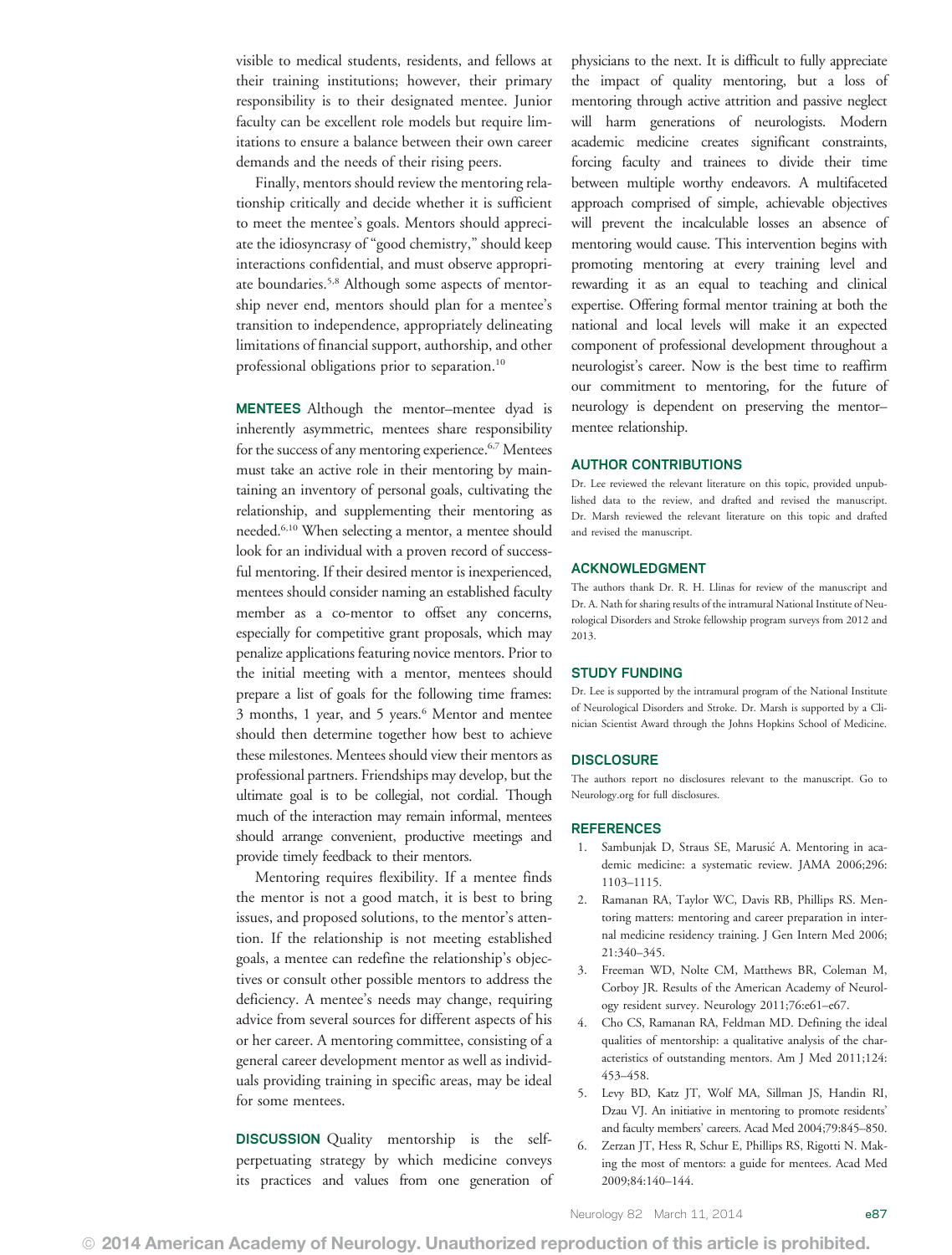- 7. Strowd RE, Reynolds P. Opinion & special articles: the lost resident: why resident physicians still need mentoring. Neurology 2013;80:e244–e246.
- 8. Jackson VA, Palepu A, Szalacha L, Caswell C, Carr PL, Inui T. "Having the right chemistry": a qualitative study of mentoring in academic medicine. Acad Med 2003;78:328–334.
- 9. Abedin Z, Biskup E, Silet K, et al. Deriving competencies for mentors of clinical and translational scholars. Clin Transl Sci 2012;5:273–280.
- 10. Detsky AS, Baerlocher MO. Academic mentoring: how to give it and how to get it. JAMA 2007;297: 2134–2136.